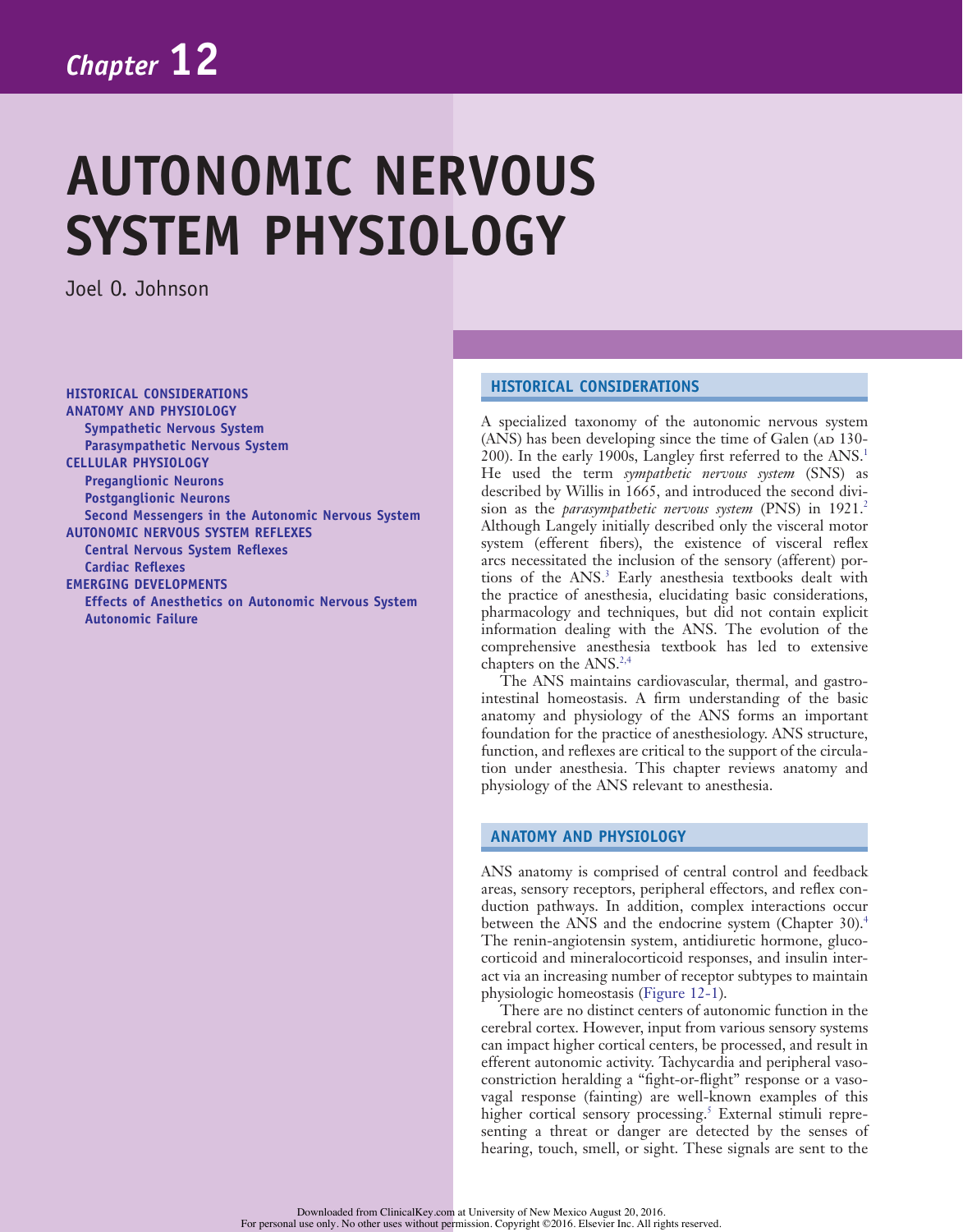

<span id="page-1-0"></span>**Figure 12-1** Schematic representation of the autonomic nervous system consisting of the parasympathetic nervous system *(left)* and the sympathetic nervous system *(right)*.

brainstem, where reflex responses are processed in the hypothalamus and the limbic forebrain. Higher cortical centers provide descending input to the paraventricular nucleus of the hypothalamus, which has projections to sympathetic and parasympathetic nuclei. Chronic stress alters these structures and their function leading to both sensitization and habituation of the stress response.<sup>6,7</sup>

The hypothalamus is the midbrain center that processes sympathetic and parasympathetic functions, temperature regulation, fluid regulation, neurohumoral control, and stress responses. Hunger, sleep, and sexual function are also regulated by the hypothalamus, dependent upon both cortical input and complex feedback control. The anterior hypothalamus controls temperature, while the posterior hypothalamus is involved in water regulation. The hypothalamic-pituitary axis is a part of the ANS that ultimately regulates long-term blood pressure control and stress responses.

The output centers of the ANS reside in the medulla oblongata and the pons of the brainstem. Immediate control of blood pressure, heart rate, cardiac output, and ventilation is organized and integrated in specific nuclei. Tonic impulses from nuclei like the nucleus tractus solitarius maintain blood pressure and respond to afferent signals from the sensory side of the ANS. These afferent impulses from the vagus (X) and glossopharyngeal (XI) nerves result in vasodilation and bradycardia (see section on ANS reflexes).

The ANS is anatomically and functionally divided into two complementary systems, the SNS and the PNS (see [Figure](#page-1-0) [12-1](#page-1-0)). The peripheral SNS is controlled by the thoracolumbar segment of the spinal cord, while PNS control arises from the brainstem nuclei and sacral segments (see [Figure 12-1\)](#page-1-0). Activation of the SNS produces diffuse physiologic responses, while the PNS exerts local control of innervated organs.<sup>[8](#page-9-5)</sup>

Both systems have efferent pathways through peripheral ganglia; the SNS ganglia are located close to the thoracolumbar spine, and the PNS ganglia are situated near or inside the innervated organs (see [Figure 12-1;](#page-1-0) [Figure 12-2](#page-2-1)). Ganglia serve as synaptic relay stations, and in the SNS coordinate an efferent mass action response through signal amplification. Thus one preganglionic SNS fiber can activate 20 to 30 postganglionic sympathetic neurons and their fibers. In contrast, PNS preganglionic fibers terminate in ganglia located in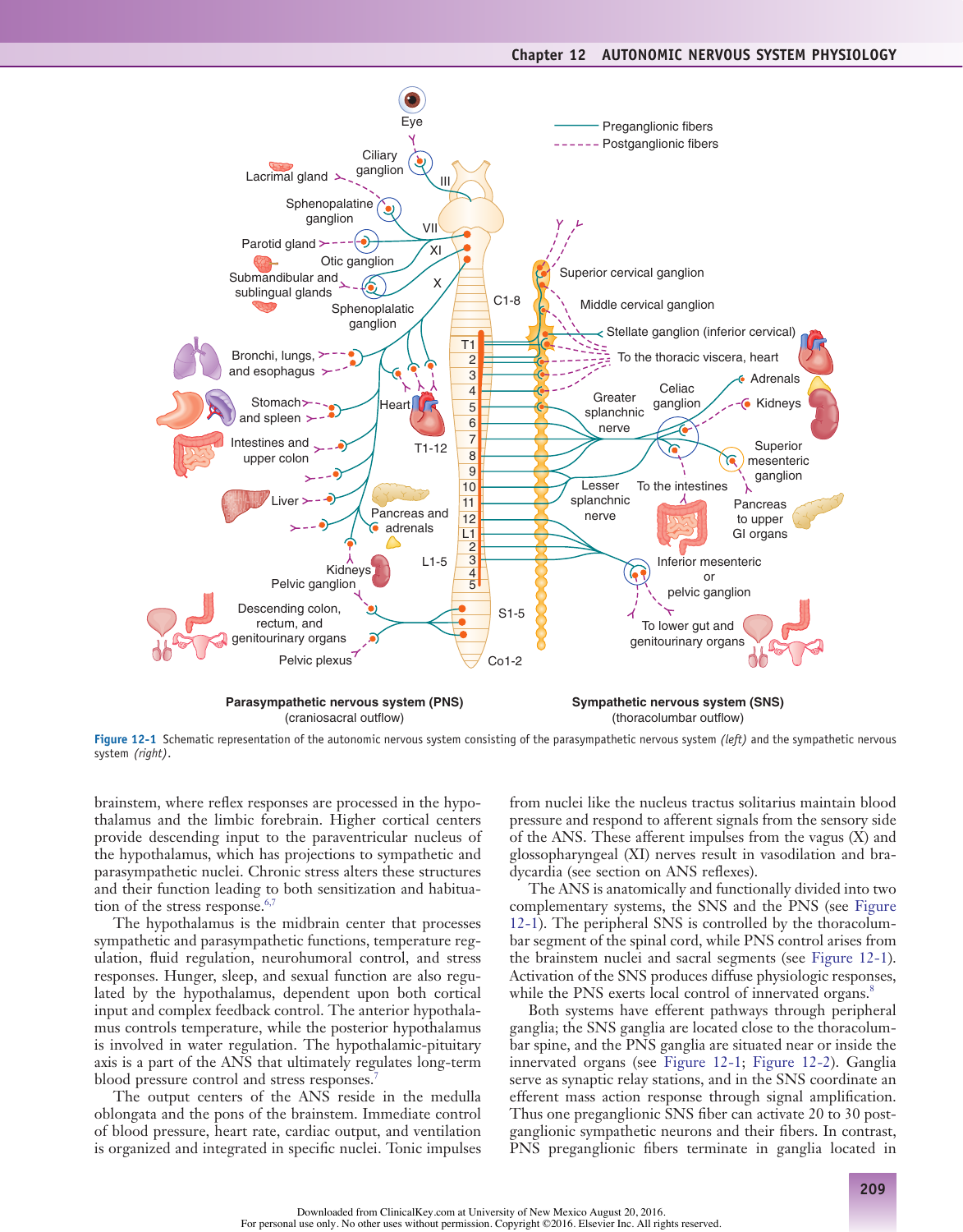

<span id="page-2-1"></span>**Figure 12-2** Differences between the location of the ganglia in the sympathetic and parasympathetic branches of the autonomic nervous system. The 22 paired sympathetic ganglia are located close to the vertebral column in the sympathetic chain. The unmyelinated postganglionic fibers innervate their respective organs. The exception is the adrenal gland, where the sympathetic preganglionic nerve fbers travel directly to the adrenal medulla. The parasympathetic preganglionic fibers travel directly to the organ of innervation, to synapse with postganglionic neuronal cell bodies.

proximity to the innervated organs and affects only one to three postganglionic neurons[.2](#page-9-1) The close proximity of PNS ganglia to their effector organs is the anatomic basis of the more focused and specific responses elicited by PNS activation.

Most organ systems are affected by both the SNS and the PNS. Different organ systems have their resting tone dominated by the SNS or the PNS, and this ratio can change depending on pathophysiologic states and can change over the lifetime of an individual. For instance, newborns are dominated by parasympathetic responses, hence bradycardia can be seen in 20% of unpremedicated infants during stressful situations such as anesthetic induction and airway manipula-tion, while it is uncommon in adults.<sup>[9](#page-9-9)</sup> Vasoreactivity of the major blood vessels, arteries and arterioles is primarily responsive to the SNS, while PNS cardiovascular effects reside mainly at the level of the heart. Examples of the differential effects of the ANS in various organs and organ systems are summarized in [Table 12-1](#page-2-2).

In general, the SNS modulates the activity of vascular smooth muscle, cardiac muscle, and various glands (especially the adrenal gland); this modulation is critical for the fight-orflight response. In contrast, the PNS modulates "rest-anddigest" functions such as salivation, lacrimation, urination, digestion, defecation, and sexual arousal.

#### <span id="page-2-0"></span>**Sympathetic Nervous System**

The SNS is formed from preganglionic fibers in the thoracolumbar segments (T1-L3) of the spinal cord arising from the intermediolateral gray column (see [Figure 12-1\)](#page-1-0). These myelinated fibers enter the paravertebral ganglia and travel a <span id="page-2-2"></span>**Table 12-1.** Autonomic Nervous System Receptor Types and Subtypes

| <b>RECEPTOR</b>                       | <b>EFFECTOR</b>                                                                                  | <b>RESPONSE TO</b><br><b>STIMULATION</b>       |  |  |  |  |  |  |
|---------------------------------------|--------------------------------------------------------------------------------------------------|------------------------------------------------|--|--|--|--|--|--|
| <b>Sympathetic Nervous System</b>     |                                                                                                  |                                                |  |  |  |  |  |  |
| $\alpha_1$                            | Smooth muscle (vascular, Constriction<br>iris radial, ureter,<br>trigone, bladder<br>sphincters) |                                                |  |  |  |  |  |  |
| $\alpha$                              | Presynaptic SNS nerve<br>endings                                                                 | Inhibition of NE<br>release                    |  |  |  |  |  |  |
|                                       | <b>Brain</b>                                                                                     | Neurotransmission                              |  |  |  |  |  |  |
| $\beta_1$                             | Heart                                                                                            | Increase rate,<br>contractility,<br>conduction |  |  |  |  |  |  |
|                                       | Adipose tissue                                                                                   | Lipolysis                                      |  |  |  |  |  |  |
| $\beta_2$                             | <b>Blood</b> vessels                                                                             | <b>Dilation</b>                                |  |  |  |  |  |  |
|                                       | <b>Bronchioles</b>                                                                               | <b>Dilation</b>                                |  |  |  |  |  |  |
|                                       | Kidney                                                                                           | Renin secretion                                |  |  |  |  |  |  |
|                                       | Liver                                                                                            | Gluconeogenesis,<br>glycogenolysis             |  |  |  |  |  |  |
|                                       | Endocrine pancreas                                                                               | Insulin secretion                              |  |  |  |  |  |  |
|                                       | Uterus                                                                                           | Relaxation                                     |  |  |  |  |  |  |
| $D_1$                                 | <b>Blood</b> vessels                                                                             | <b>Dilation</b>                                |  |  |  |  |  |  |
| D <sub>2</sub>                        | Presynaptic SNS nerve<br>endings                                                                 | Inhibition of NE<br>release                    |  |  |  |  |  |  |
| <b>Parasympathetic Nervous System</b> |                                                                                                  |                                                |  |  |  |  |  |  |
| $M_{1}$                               | Skeletal prejunctional<br>nerve endings                                                          | Facilitate ACh release                         |  |  |  |  |  |  |
| $M_{2}$                               | Lung-presynaptic PNS<br>nerve endings                                                            | Inhibits ACh release                           |  |  |  |  |  |  |
|                                       | Visceral organs                                                                                  | Increase                                       |  |  |  |  |  |  |
| $M_{3}$                               | Lung smooth muscle,<br>postsynaptic                                                              | Bronchoconstriction                            |  |  |  |  |  |  |
| $N_{1}$                               | PNS and SNS ganglion                                                                             | Ganglionic blockade                            |  |  |  |  |  |  |
| N <sub>2</sub>                        | Skeletal muscle                                                                                  | Muscle contraction                             |  |  |  |  |  |  |

*ACh,* Acetylcholine; *D,* dopamine; *M,* muscarinic; *N,* nicotinic; *NE,* norepinephrine; *PNS,* parasympathetic nervous system; *SNS,* sympathetic nervous system.

variable distance up or down the sympathetic chain to synapse with the neuronal cell bodies of postganglionic sympathetic neurons. The unmyelinated postganglionic fibers then innervate their respective organs. An exception to this rule is the adrenal gland, where the preganglionic fibers do not synapse in the thoracic ganglia, but course through the sympathetic chain into the adrenal medulla. The chromaffin cells in the adrenal medulla are derived from neuronal tissue and essentially function as the postganglionic cells.

The stellate ganglion consists of postganglionic neurons that provide sympathetic innervation to the head and neck. Preganglionic fibers from the first four or five thoracic segments form this ganglion as well as the superior cervical and middle cervical ganglia. Blockade of this structure with local anesthetic blocks the sympathetic fibers coursing to the ipsilateral head and neck, resulting in Horner syndrome, characterized by ptosis, miosis, enophthalmos, and anhydrosis on the affected side.<sup>10</sup> This syndrome would be seen as a direct effect of a stellate ganglion block and possibly be experienced as a side effect of a brachial plexus block due to its close proximity to the stellate ganglion.<sup>10</sup> Similarly, blockade of the lumbar plexus produces a sympathectomy in the lower extremities, and peripheral nerve block often produces a sympathectomy in the affected limb because the postganglionic sympathetic nerve fibers travel along the somatic nerves.

Downloaded from ClinicalKey.com at University of New Mexico August 20, 2016. For personal use only. No other uses without permission. Copyright ©2016. Elsevier Inc. All rights reserved.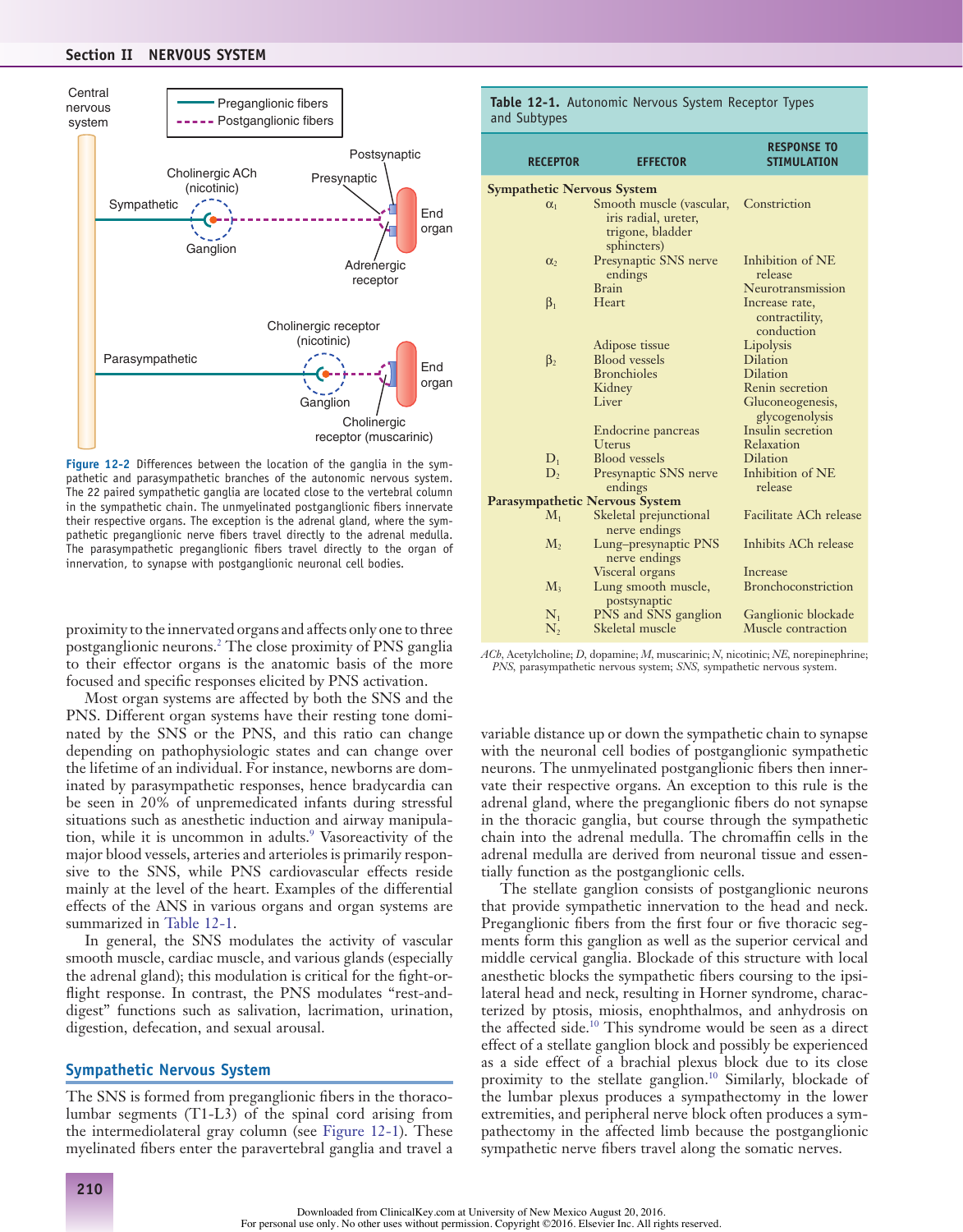#### <span id="page-3-0"></span>**Parasympathetic Nervous System**

Preganglionic fibers in the PNS arise from the midbrain, medulla oblongata, and sacral segments of the spinal cord. Cranial nerves II, VII, IX, and X carry preganglionic parasympathetic fibers directly to ganglia located near or directly in innervated organs. The sacral segments S2-S4 provide innervation to the rectum and genitourinary tissues (see [Figure 12-1](#page-1-0)).

The vagus nerve  $(X)$  is the major carrier of parasympathetic neuronal traffic. These preganglionic fibers affect the heart, lungs, and abdominal organs with the exception of the distal portion of the colon. A combination of the distal location of the ganglion and the smaller 2- to 3-fold amplification factor between preganglionic and postganglionic fibers causes parasympathetic effects to be specific to each organ.

## <span id="page-3-1"></span>**CELLULAR PHYSIOLOGY**

# <span id="page-3-2"></span>**Preganglionic Neurons**

Synaptic transmission through ANS ganglia is similar in both the SNS and the PNS. Preganglionic neurons in both the SNS and PNS are cholinergic. Acetylcholine (ACh) is stored in synaptic vesicles and released by a  $Ca<sup>2+</sup>$  dependent process upon nerve terminal depolarization [\(Figure 12-3\)](#page-3-4). ACh then interacts with postsynaptic receptors to depolarize the postsynaptic membrane. The principal ganglionic receptors are excitatory nicotinic ACh receptors, related to the ACh receptors at the neuromuscular junction (see Chapter 18). Thus many neuromuscular blocking agents have cardiovascular side effects mediated by their actions at the level of ANS ganglia. Recent advances in the pharmacology of these drugs have been directed at decreasing these ganglionic actions (see Chapter 19).



There are two distinct nicotinic receptor types, designated neuronal and muscle nicotinic ACh receptors [\(Figure 12-4\)](#page-4-0).<sup>11</sup> Neuronal ACh receptors expressed in the autonomic ganglia are composed of  $\alpha$ 3 $\beta$ 4 subunits, and are blocked by older neuromuscular blockers (e.g., gallamine), leading to ganglionic blockade. The neuromuscular junction has muscle nicotinic ACh receptors (composed of  $\alpha\beta\delta\epsilon$  subunits in adults) that are blocked selectively by the newer neuromuscular blocking agents, resulting in few side effects. Volatile anesthetics and ketamine are potent inhibitors both at α4β2 in the central nervous system and ganglionic  $\alpha$ 3β4 receptors.<sup>11</sup> The development of neuromuscular blocking agents has been focused on reduction of muscarinic side effects and elimination of ganglionic blockade. Structure-activity relationships indicate that the presence of quaternary ammonium moieties facilitates binding at the ACh site, while interionic distances may play a role in diminishing ganglionic as well as muscarinic cross-reactivity.<sup>[12](#page-9-11)</sup>

Both nicotinic and muscarinic agonists and blockers interact at the level of the ganglia, the effects of which summate to either excite or inhibit the postganglionic neuron, and subsequently inhibit the effector organ. Thus the ganglionic synapse serves complex integrative and processing functions during normal physiology and while under the influence of anesthetic agents.

# <span id="page-3-3"></span>**Postganglionic Neurons**

#### SYMPATHETIC NERVOUS SYSTEM

Epinephrine, norepinephrine, and dopamine are the classic neurotransmitters of sympathetic synaptic transmission released from postganglionic neurons [\(Figure 12-5\)](#page-4-1); they interact with adrenergic receptors to effect sympathetic physiologic responses. As shown in [Figure 12-6](#page-5-0), these neurotransmitters and their receptors can be characterized at different levels. Building on the original observation by Ahlquist,

<span id="page-3-4"></span>**Figure 12-3** The cholinergic synapse. Acetylcholine (ACh) is produced in the presynaptic terminal by the combination of acetyl CoA and choline through the action of choline acetyltransferase (ChAT). This neurotransmitter is stored in vesicles located in the presynaptic terminal and released upon nerve stimulation. ACh can bind to either nicotinic (N) or muscarinic (M) postsynaptic receptors to elicit an effector response (after summation in the postsynaptic membrane). In addition ACh interacts with presynaptic muscarinic receptors to provide negative feedback on ACh release. ACh is broken down in the synapse by acetylcholine esterase (AChE), and choline is taken up into the presynaptic terminal to be reused.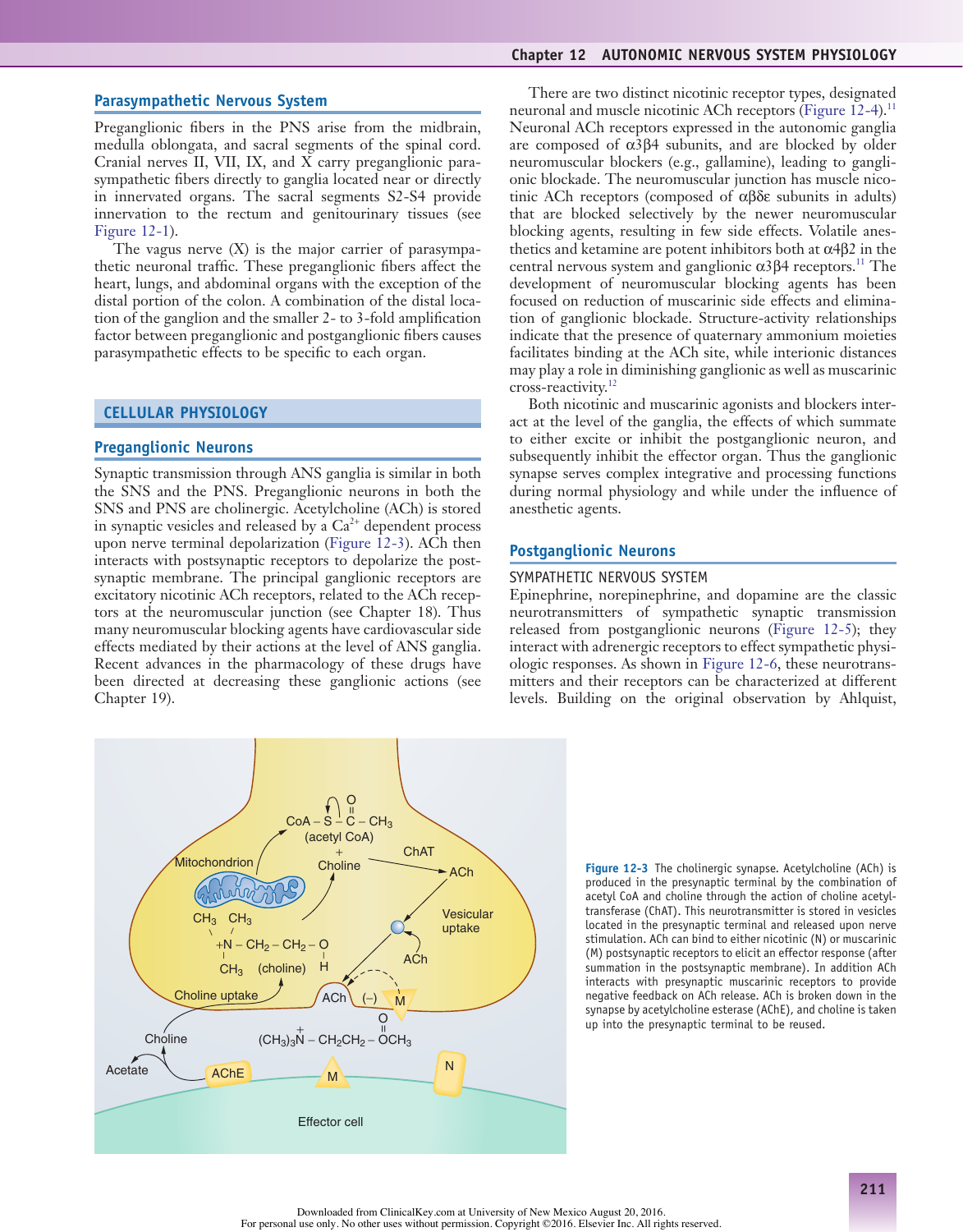

<span id="page-4-0"></span>**Figure 12-4** Classifcation of cholinergic receptors. Receptor classifcation is pharmacologic or based on second messenger signal transduction.



<span id="page-4-1"></span>**Figure 12-5** The adrenergic presynaptic terminal. Tyrosine (Tyr) is converted to dihydroxyphenylalanine (DOPA) by tyrosine hydroxylase. DOPA decarboxylase produces dopamine (DA) in the cytoplasm, which is taken up into synaptic vesicles. Inside the synaptic vesicles, DA is converted to norepinephrine (NE) by dopamine β-hydroxylase. When NE is released from the presynaptic site by calcium  $(Ca^{2+})$ -dependent exocytosis, and the released neurotransmitter interacts with the effector cell adrenergic receptors and receptors located on the presynaptic membrane. Presynaptic  $\alpha_2$  receptors inhibit further NE release. Presynaptic β-receptors enhance NE reuptake, the major factor in removal of NE from the synaptic cleft. NE synthesis is controlled by a negative feedback loop at the level of tyrosine hydroxylase (not shown). Small amounts of NE escape into extraneuronal tissues where it is inactivated by monoamine oxidase (MAO) and catechol-*O*-methyltransferase (COMT).

adrenergic "receptors" are of two different types (alpha and beta), classified in terms of the overall physiologic response they elicit (the "classic pharmacology" approach).<sup>13</sup> Modern pharmacology further categorizes these receptors in terms of their molecular biology (e.g., DNA sequence and protein structure). From a mechanistic perspective, these receptors

can also be classified in terms of how their signals are transduced (i.e., which G-protein subtype is involved) and how the response is effected (i.e., what ion channels or enzymes are involved).

For example, norepinephrine released from sympathetic postganglionic neurons stimulates both α- and β-adrenergic receptors, eliciting classic adrenergic responses. Alpha-2  $(\alpha_2)$ receptors located presynaptically, provide a negative feedback loop to modulate further release of neurotransmitter [\(Figure](#page-4-1) [12-5](#page-4-1)). The postsynaptic receptors regulate effector cells through second messenger signaling. The various and widespread physiologic actions of adrenergic and dopaminergic receptors are summarized in [Table 12-1.](#page-2-2)

Synthesis of the adrenergic neurotransmitters takes place in the presynaptic varicosities of postganglionic sympathetic neurons. The steps in the enzymatic synthesis of norepinephrine are depicted in [Figure 12-5](#page-4-1). The neurotransmitters are stored and released from synaptic vesicles, and reuptake into presynaptic nerve endings assists in the termination of transmitter action. In addition, diffusion of transmitters away from the synaptic cleft and metabolism by monoamine oxidase (MAO) and catechol-*O*-methyl transferase (COMT) quickly terminate the action of norepinephrine.

#### PARASYMPATHETIC NERVOUS SYSTEM

Acetylcholine is the primary neurotransmitter at the postganglionic effector sites of the PNS. The postsynaptic receptors for ACh are classified as nicotinic or muscarinic. As with the adrenergic receptors, cholinergic receptors can be classified in terms of classic pharmacology, molecular biology and/or cellular mechanisms [\(Figure 12-4\)](#page-4-0). Nicotinic receptors, which function at the neuromuscular junction, are also present in autonomic ganglia (see earlier).

Muscarinic receptors mediate the majority of PNS physiologic effects ([Table 12-2\)](#page-5-1). After release into the synaptic cleft, the action of ACh is quickly terminated by the extracellular enzyme acetylcholinesterase (AChE) through hydrolysis (see [Figure 12-3](#page-3-4)). AChE is postsynaptically membranebound; hydrolysis produces choline and acetate. Choline is taken up by the presynaptic nerve endings to be reused, while acetate diffuses away from the synaptic cleft.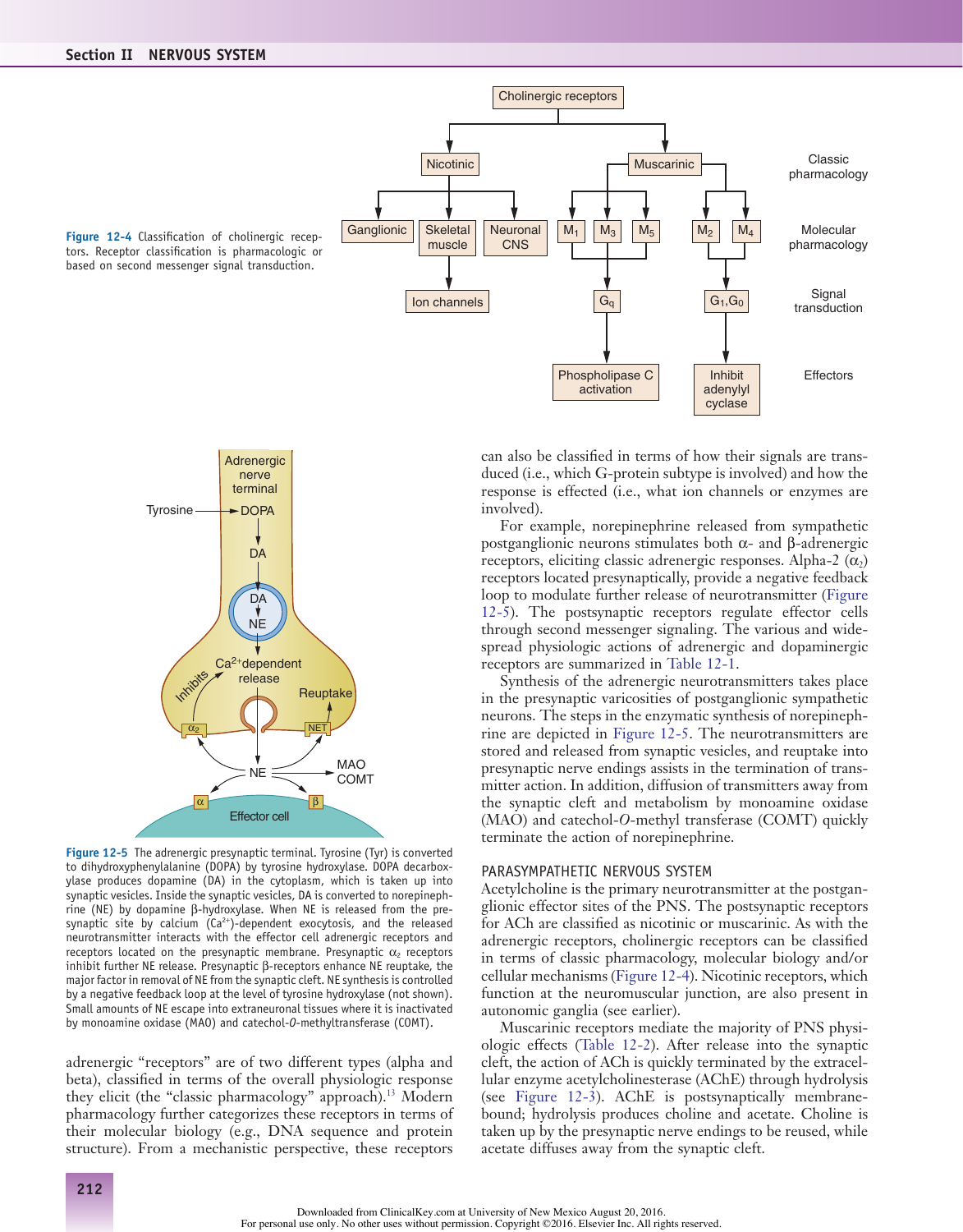## **Chapter 12 AUTONOMIC NERVOUS SYSTEM PHYSIOLOGY**



<span id="page-5-0"></span>**Figure 12-6** Classifcation of adrenergic receptors. Receptor classifcation is pharmacologic or based on second messenger signal transduction.

<span id="page-5-1"></span>

|  |  |  |  |  | Table 12-2. Homeostatic Balance Between the Parasympathetic and Sympathetic Nervous Systems by Organ System |  |  |  |  |  |  |  |
|--|--|--|--|--|-------------------------------------------------------------------------------------------------------------|--|--|--|--|--|--|--|
|--|--|--|--|--|-------------------------------------------------------------------------------------------------------------|--|--|--|--|--|--|--|

| <b>ORGAN SYSTEM</b> | <b>EFFECTOR</b>                                                        | <b>SNS STIMULATION</b>                                                | <b>PNS STIMULATION</b>        |
|---------------------|------------------------------------------------------------------------|-----------------------------------------------------------------------|-------------------------------|
| Cardiovascular      | Sinoatrial node                                                        | Increase heart rate                                                   | Decrease heart rate           |
|                     | Atrioventricular node                                                  | Increase conduction velocity                                          | Decrease conduction velocity  |
|                     | His-Purkinje fiber                                                     | Increase automaticity, conduction                                     | None or minimal               |
|                     | Myocardial tissue                                                      | Increase contractility                                                | None or minimal               |
|                     | Coronary arterioles                                                    | Constriction $(\alpha_2)$ , Dilation $(\beta_2)$                      | Dilation and constriction     |
| Gastrointestinal    | Salivary glands                                                        | Little increase in secretion                                          | Stimulates secretion          |
|                     | Gall bladder                                                           | Relaxation                                                            | Contraction                   |
|                     | Smooth muscle                                                          | Inhibits                                                              | Stimulates                    |
|                     | Sphincters                                                             | Constricts                                                            | Relaxes                       |
| Ophthalmologic      | <b>Iris</b>                                                            | Mydriasis                                                             | <b>Miosis</b>                 |
|                     | Ciliary muscle                                                         | Relaxation (for far vision)                                           | Contraction (for near vision) |
| Pulmonary           | Bronchial smooth muscle                                                | Relaxation                                                            | Contraction                   |
| Genitourinary       | Bladder walls                                                          | Relaxes smooth muscle                                                 | Smooth muscle contraction     |
|                     | Bladder sphincter                                                      | Contraction                                                           | Relaxation                    |
|                     | Ductus deferens, seminal vesicle, prostatic and uterine<br>musculature | Contraction of smooth muscle                                          | Vasodilation and erection     |
| Thermal regulation  | <b>Blood</b> vessels                                                   | Constriction                                                          | <b>Dilation</b>               |
|                     | Sweat glands                                                           | Diaphoresis (postganglionic<br>sympathetic fibers are<br>cholinergic) | Little effect                 |

*PNS,* Parasympathetic nervous system; SNS, sympathetic nervous system.

There are five distinct subclasses of muscarinic receptors, three of which have pharmacologic significance in the PNS, designated  $M_1$ ,  $M_2$ , and  $M_3$ .<sup>[14](#page-9-16)</sup>  $M_1$  receptors exist in autonomic ganglia and the CNS, and are present in the airway.  $M_1$ ,  $M_2$ , and  $M_3$  receptors have effects on the airway smooth muscle with the majority of receptors being  $M_2$  and  $M_3$ .  $M_2$  receptors are located presynaptically and function as part of a negative feedback loop to limit release of ACh.  $M_3$  receptors are located postsynaptically and mediate bronchoconstriction.

## ENTERIC NERVOUS SYSTEM

The gastrointestinal tract is innervated by sympathetic and parasympathetic efferents arising from preganglionic and postganglionic sites. These neural inputs, along with visceral afferents, interact with intrinsic neural elements (often referred to as the enteric nervous system) to control gut function. The SNS contributes nerve fibers from cell bodies located within the prevertebral sympathetic ganglia, and from celiac, inferior mesenteric, and pelvic ganglia. Vagal

(parasympathetic) innervation consists of both sensory and motor fibers. The vagal efferents end on smooth muscle within the walls of the gut, interacting with the intrinsic myenteric ganglion to control motility (see Chapter 27). Efferent outflow from the sympathetic and the parasympathetic systems modulate blood flow, secretory activity, and motility.[15,16](#page-9-13) Vagal afferent traffic responds to normal gut function, while sympathetic afferents respond to painful stimuli such as distention and injury.

Anesthetic effects on the enteric nervous system can be divided into direct pharmacologic effects on the intestinal smooth muscle, and effects due to spinal or epidural anesthesia. Muscarinic cholinergic receptors in the gut can be modulated by acetylcholinesterase inhibitors and anticholinergics used for reversal of neuromuscular blockade.<sup>17</sup> Postoperative ileus can be decreased by the use of thoracic epidural anesthesia.<sup>18</sup> Autonomic dysfunction causing gut dysmotility occurs because the SNS exerts more influence in the postoperative period than the parasympathetic system. This inhibitory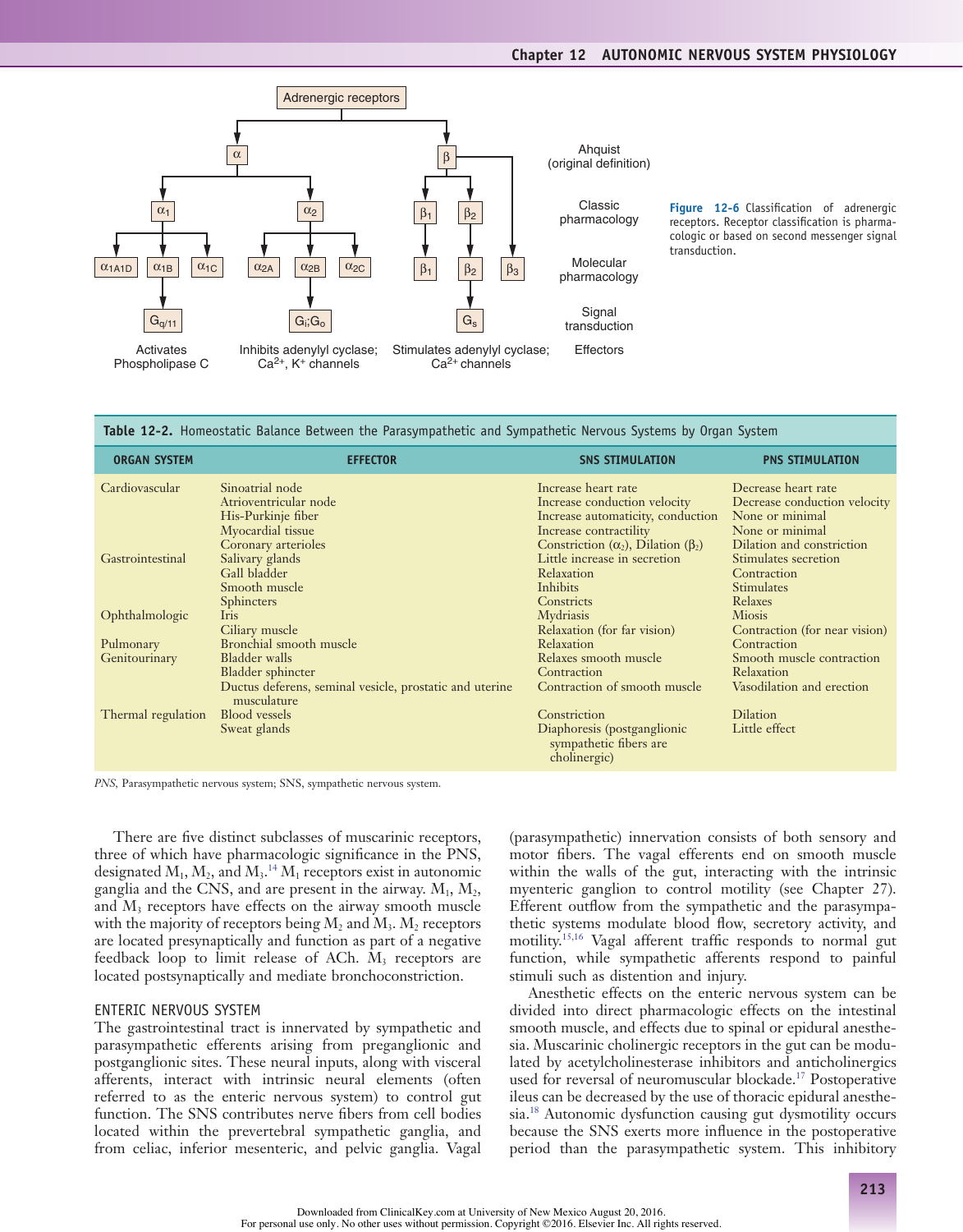sympathetic reflex can be interrupted by division of the splanchnic nerves, destruction of afferent sensory nerves, or chemical sympathectomy via thoracic epidural anesthesia. The result is a shortened time to resolution of postoperative ileus.<sup>18</sup>

## <span id="page-6-0"></span>**Second Messengers in the Autonomic Nervous System**

Interaction of neurotransmitters with their postsynaptic receptors results in signal transduction, which translates receptor binding into an effector cell response. In the adrenergic system, transduction is mediated by G proteins, which then regulate adenylyl cyclase and phospholipase C to generate second messengers and/or directly modulate various ion channels (see Chapter 1). In contrast, nicotinic ACh receptor binding leads to opening of its intrinsic ion channel, which leads to changes in the cell electrical potential. Muscarinic ACh receptors are G protein-coupled receptors similar to adrenergic receptors. Second messenger responses to muscarinic receptor stimulation depend on the effector site and the muscarinic receptor subtypes expressed (see [Table 12-2\)](#page-5-1).

#### ADRENAL MEDULLA

The paired adrenal medullae are specialized portions of the SNS. Chromaffin cells are homologous to the sympathetic ganglion neurons and are similarly derived from the neural crest. The adrenal medulla can be thought of as a functional sympathetic ganglion in direct communication with the systemic circulation. Stimulation of the SNS results in the release of epinephrine and norepinephrine from the medulla into the bloodstream, eliciting a diffuse (nontargeted) sympathetic response from various effector organs expressing adrenergic receptors. In this way, the adrenal gland represents the general effector of the SNS, an amplification essential to the stress response.<sup>19</sup>

## <span id="page-6-1"></span>**AUTONOMIC NERVOUS SYSTEM REFLEXES**

The ANS maintains homeostasis using the SNS and PNS as counteracting regulators (see [Table 12-2\)](#page-5-1). The relative tone of each of the two subsystems varies with age, sex, organ system, and environmental effects such as stress.<sup>20</sup> The challenge facing anesthesiologists is to maintain homeostasis while the ANS is modulated by medications, coexisting disease, surgical stimulation, and anesthetic drugs. Understanding of the pathways of ANS reflexes, and the anesthetic/ surgical circumstances under which they are accentuated or attenuated, provides a conceptual framework for maintaining homeostasis during anesthesia and critical care.

#### <span id="page-6-2"></span>**Central Nervous System Refexes**

#### CUSHING'S TRIAD

Cushing's triad is the physiologic association of increased intracranial pressure, bradycardia, and hypertension.<sup>21</sup> Intracranial hypertension leads to sympathetically mediated increases in blood pressure; the apparent disparity in reduced heart rate is probably due to medullary ischemia. Activation of parasympathetic medullary centers via the baroreceptor reflex (see later) slows the heart but does not overcome sympathetically mediated hypertension. The result is homeostatically increased blood flow to the brain.

#### AUTONOMIC HYPERREFLEXIA

Alternatively termed *autonomic dysreflexia,* this condition results from chronic disruption of efferent impulses down the spinal cord, as in spinal cord trauma or tumor impingement. $22$ Autonomic hyperreflexia is uncommon if the level of disruption is below T5. Inciting stimuli such as bladder distention, bowel distention, or surgical stimulation can produce an exaggerated sympathetic response. This occurs because there is a loss of normal inhibitory impulses from areas above the level of the lesion. A portion of the exaggeration in the response is due to adrenergic receptor supersensitivity secondary to denervation. Management of the quadriplegic or high paraplegic patient consists of either spinal or general anesthesia combined with careful manipulation of blood pressure due to the alterations in the  $ANS.<sup>2</sup>$ 

#### THERMOGENESIS REFLEX

Autonomic control of thermoregulation in mammals consists of reflex pathways from sensory cells originating in diverse tissues including the skin, core organs, and the central nervous system. These signals are processed by the hypothalamus, which maintains body temperature within a narrow range of a few tenths of a degree around 37°C. Daily circadian rhythms result in a sinusoidal variation of about 1. The output of the hypothalamus controls effector responses including peripheral vasculature action (vasodilation or vasoconstriction), sweating, and shivering.<sup>24</sup>

The preoptic area (POA) in the anterior hypothalamus receives thermal afferent signals from peripheral receptors as well as sensors located in the core (spinal cord, some organs). Efferent traffic goes to the principal thermoregulatory effectors: (1) cutaneous blood vessels, which vasoconstrict to reduce heat loss and vasodilate to facilitate heat loss; (2) brown fat and skeletal muscle for thermogenesis and shivering; and (3) sweat glands to provide for evaporative heat loss.<sup>25</sup>

Sweating is controlled by cholinergic fibers that can be blocked by muscarinic antagonists like atropine, or by peripheral nerve block.<sup>26</sup> Shivering can be blocked by the use of neuromuscular blockers, and can be diminished in old age and neuromuscular diseases. Shivering does not occur in newborns and is limited in infants. Nonshivering thermogenesis occurring in newborns and infants is modulated by norepinephrine from adrenergic nerve terminals. Vasoconstriction is controlled by the ANS at the level of the arteriovenous shunts, and is the result of sympathetic nerve traffic and not circulating catecholamines.

All general anesthetics impair thermogenesis reflexes. Sweating threshold is slightly increased and vasoconstriction and shivering thresholds are decreased markedly. These effects of anesthetics can lead to hypothermia during surgery if heat loss through radiation, conduction, convection, and evaporation is not minimized.<sup>27</sup>

## <span id="page-6-3"></span>**Cardiac Refexes**

#### BARORECEPTOR REFLEX

Stretch receptors in the walls of the carotid artery and aorta sense an increase in pressure (either endovascular or external, such as carotid massage). Afferent impulses are carried via the nerve of Hering and the vagus nerve to the medulla. In the medulla the excitatory baroreceptor inputs interact at the nucleus of the solitary tract to disinhibit inhibitory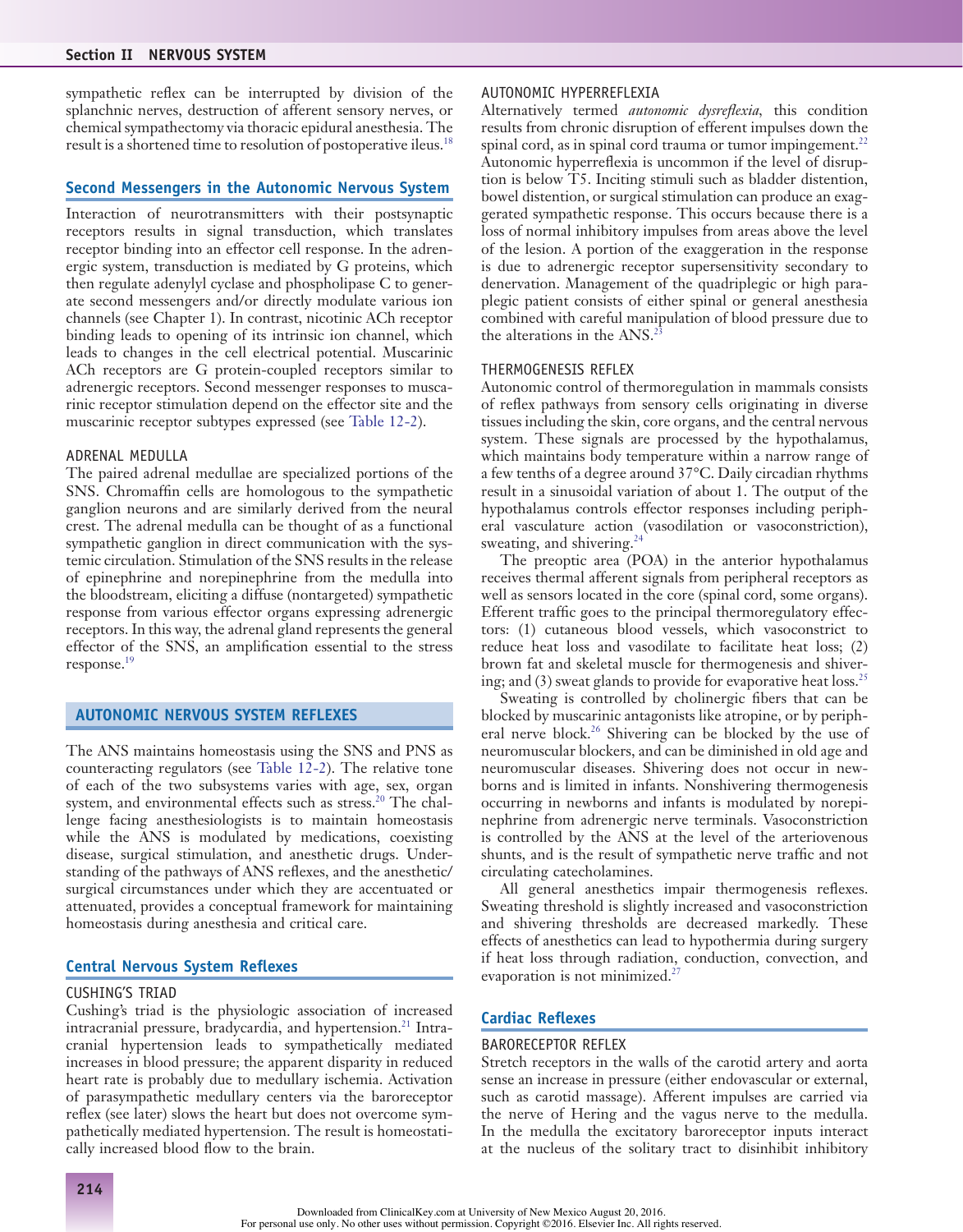interneurons, which then send increased signals to the rostral ventrolateral medulla and onward to the intermediolateral nucleus.[28](#page-9-36) A decrease in heart rate, blood pressure, myocardial contractility, and total peripheral vascular resistance is mediated by efferent vagal activity (see Chapter 21). This effect is seen during anesthesia when phenylephrine, an  $\alpha_1$  receptor agonist, is administered intravenously, causing a rise in blood pressure and a fall in heart rate. Halothane attenuates this reflex.<sup>[29](#page-9-37)</sup>

#### CHEMORECEPTOR REFLEX

Central chemoreceptors are sensitive to increases in arterial  $CO<sub>2</sub>$  and decreases in arterial pH. Hypercarbia elicits a rapid and vigorous increase in minute ventilation (see Chapter 25). Volatile anesthetics, opioids, and nitrous oxide attenuate this response in a dose-dependent fashion. Even subanesthetic concentrations of volatile anesthetics have an effect on the ventilation response, thus patients given halogenated agents in the operating room can continue to have an impaired response to hypercarbia in the postanesthesia care unit.<sup>30</sup> Peripheral chemoreceptors are present in the carotid body; volatile anesthetics also produce dose-dependent attenuation of the ventilatory response to hypoxia mediated by these receptors.[31](#page-9-39) Hypoxia elicits afferent impulses from the carotid and aortic bodies through Hering's nerve and the vagus to the nucleus tractus solitarius, increasing respiratory rate, tidal volume, and thus minute ventilation. Sympathetic activation causing increased heart rate and cardiac output can also occur.<sup>32</sup>

#### BAINBRIDGE REFLEX

An increase in central venous pressure (CVP) activates stretch receptors in the atria. Afferent impulses through the vagus nerve impact cardiovascular centers in the brain, which then inhibit tonic parasympathetic output, resulting in tachycardia[.33](#page-9-41) The Bainbridge reflex can be seen during childbirth when autotransfusion increases CVP.<sup>[34](#page-9-42)</sup>

#### BEZOLD-JARISCH REFLEX

This cardiac reflex is characterized by hypotension, bradycardia, and dilation of the coronary arteries (see Chapter 21). The Bezold-Jarisch reflex occurs in response to noxious stimuli detected in the ventricle; historically this was studied using *Veratrum* alkaloids applied intravenously. Chemoreceptors located in the ventricles respond to myocardial ischemia, resulting in an increase in blood flow to the myocardium and a decrease in the work of the heart. This appears to be a cardioprotective reflex. The pathway for this cardioprotective reflex begins with receptors in the ventricles of the heart, which detect mechanical and chemical stimuli. Afferent unmyelinated C-fibers travel through the vagus to enhance the baroreceptor reflex mechanisms, inhibit sympathetic output and inhibit vasomotor tone leading to peripheral vasodilation. The significance of this reflex in the presence of anesthetics continues to be debated, particularly in relation to regional anesthesia. As a cardioinhibitory reflex, the Bezold-Jarish reflex might be functioning in parallel with the baroreceptor reflex but is probably not a predominant cause of physiologic change in humans.[35](#page-9-43)

#### VALSALVA MANEUVER

Forced expiration against a closed glottis leads to multiple ANS-mediated responses. Increased intrathoracic pressure leads to a decrease in venous return, causing an abrupt decrease in cardiac filling and blood pressure. The baroreceptor response leads to an increase in heart rate and inotropy through sympathetic stimulation. Upon glottic opening, the increase in venous return leads to an increase in blood pressure (contractility is still increased). This is detected by the baroreceptors, causing a parasympathetically mediated decrease in heart rate.<sup>36</sup>

#### OCULOCARDIAC REFLEX (TRIGEMINAL NERVE MEDIATED REFLEXES)

The trigeminal nerve (V) is associated with several autonomic reflexes; the best known is the oculocardiac reflex. Pressure on the globe or pulling on the extraocular musculature elicits afferent signals in the short and long ciliary nerves. These signals converge upon the Gasserian ganglion, causing a parasympathetic response, notably severe bradycardia. Release of the stretch results in a return of normal heart rate. This muscarinic receptor-mediated response can be blocked with glycopyrrolate or atropine, or by retrobulbar nerve block. In addition to the oculocardiac reflex, parasympathetic activation has been reported during intranasal stimulation and is an important part of the diving reflex.<sup>[37,38](#page-9-27)</sup>

## <span id="page-7-0"></span>**EMERGING DEVELOPMENTS**

# <span id="page-7-1"></span>**Effects of Anesthetics on Autonomic Nervous System**

General anesthetics tend to suppress the ANS, as they do the central nervous system. Many specific drugs used in anesthesia directly or indirectly interact with systems, organs, and receptors of the ANS, which then modify the function of the ANS. For instance, administration of the  $\alpha_2$  agonist clonidine decreases the dose of halothane required to produce general anesthesia[.39](#page-9-28) This was followed by further investigation into the use of dexmedetomidine as an agonist of  $\alpha_2$  receptors in the central nervous system as an anesthetic adjunct. $40$ 

Anesthetics depress the ANS, in part by attenuating homeostatic reflexes and by decreasing the normal variability in measurements seen due to the balance between the sympathetic and parasympathetic systems. Heart rate variability, pulse-to pulse interval and pulse plethysmography amplitude have been used to characterize the state of the ANS. $41,42$ Administration of a potent opioid such as fentanyl decreases normal beat-to beat variability, depresses sympathetic tone and promotes vagal activation.<sup>43</sup> Potent inhaled anesthetics such as desflurane depress the ANS as measured by heart rate variability.<sup>44</sup> Xenon, an anesthetic that has less hemodynamic depression than potent inhaled agents, causes increased parasympathetic and decreased sympathetic activity compared with total intravenous anesthesia  $(TIVA)$  with propofol.<sup>45</sup> Thus, while inhaled anesthetics have variable effects on the ANS, depression of the SNS appears to dominate.

General anesthesia and regional anesthesia also affect the ANS differently. The balance of sympathetic with parasympathetic tone in the upper body (unaffected by a lumbar epidural block) and the lower body, or the change in the balance between the intraoperative and postoperative state can have consequences in critical cardiac patients.<sup>46</sup> Continued ANS dysfunction in the intensive care unit complicates the perioperative course in the surgical patient. $47$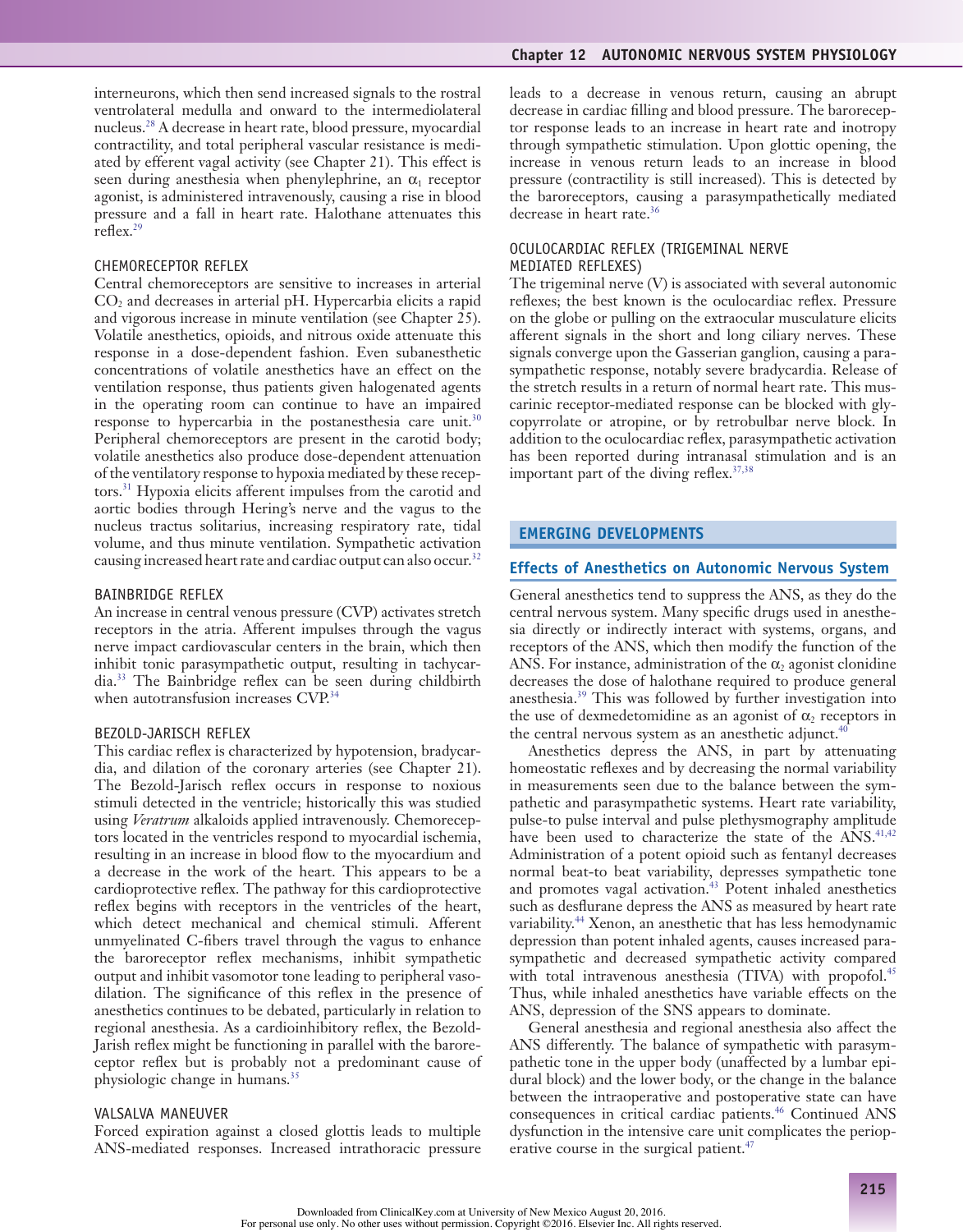#### <span id="page-8-0"></span>**Autonomic Failure**

Aging, diabetes mellitus, and dysautonomia can result in failure or dysfunction of the ANS that affects perioperative management.

*Aging.* The cardiovascular effects of aging are characterized by hypertension and orthostatic hypotension, two conditions regulated by the ANS.[48](#page-9-44) In addition, loss of temperature control can lead to heat stroke or hypothermia. All of these conditions lead to an inability of the older patients to adequately adapt to environmental stress. While the amount of circulating epinephrine and the number of β-adrenergic receptors are not reduced in older adults, the amount of norepinephrine is increased. This leads to a cyclic decline in responsiveness of adrenergic receptors as circulating plasma norepinephrine increases and receptors downregulate, requiring more stimulation.<sup>48</sup> Because older adults have decreased levels of plasma renin and aldosterone and increased levels of atrial natriuretic factor, they are prone to salt-wasting and hypovolemia.<sup>49</sup> The resultant labile blood pressure, particularly with orthostatic changes, makes pharmacologic management challenging. For instance, β-adrenergic agonists have a markedly decreased effect on heart rate, cardiac output, and vasodilation as a result of reduced affinity of the β-adrenergic receptor and a decline in the efficacy of second messenger coupling.<sup>48</sup>

Temperature regulation in older patients is also altered as a consequence of changes in the ANS, and as a result of reduced ability to respond physiologically with shivering and vasoconstriction. Older patients have reduced muscle mass so they are unable to generate heat effectively. They also have reduced subcutaneous fat (even though total fat as measured as a proportion of body weight is increased), leading to a decrease in thermal insulation.<sup>50</sup> Thermoregulatory control of skin blood flow in the elderly is also altered as a result of changes in the ANS. Reflex vasoconstriction and vasodilation are impaired due to diminished sympathetic output and reduced vascular responsiveness.<sup>51</sup> As a consequence, older adults can experience more stress directly related to hypothermia and hyperthermia.

## DIABETES MELLITUS

Autonomic neuropathy is common among diabetic patients. Between 20% and 40% of insulin-dependent diabetics have significant peripheral neuropathy, characterized by labile blood pressure, thermoregulatory deficits, and gastroparesis (possibly vagal nerve dysfunction).<sup>52</sup> This constellation of problems can require modification of the typical anesthetic plan, including pretreatment to mitigate the consequences of aspiration of stomach contents, cardiovascular support, and proactive efforts to prevent hypothermia. Perhaps in part because of autonomic dysfunction, diabetic patients experience more stress and are at increased risk for peri-operative complications.

## AUTONOMIC DYSAUTONOMIA

Dysautonomia can occur as a result of a genetic defect (e.g., familial dysautonomia, Shy-Drager syndrome), viral infection (Gullain-Barré syndrome), malignancy (Lambert-Eaton syndrome), or unknown reasons. Orthostatic hypotension and a decreased beat-to-beat variability in heart rate are common signs. This can lead to rapid changes in blood pressure and

an exaggerated response to sympathomimetic drugs under anesthesia due to an alteration in adrenergic receptor number or function.[53](#page-9-49)

## **KEY POINTS**

- The ANS maintains cardiovascular, metabolic, thermal, and gastrointestinal homeostasis.
- Central control of the ANS is primarily mediated in the hypothalamus and medulla oblongata.
- Emerging from the spinal cord, the SNS acts primarily by the effector neurotransmitter norepinephrine to increase critical organ blood flow (i.e., muscles, heart, brain) in response to external challenges. The distribution of sympathetic ganglia close to the central nervous system facilitates a rapid amplifcation of this generalized fght-or-fight response.
- Emerging from select cranial and sacral nerves, the PNS acts primarily by the effector neurotransmitter acetylcholine (and muscarinic cholinergic receptors) to modulate activities that occur when the body is at rest (e.g., salivation, urination, defecation, sexual function). The distribution of parasympathetic ganglia close to effector organs facilitates the more focused rest-anddigest functions of the parasympathetic system.
- The adrenal medulla is functionally a sympathetic ganglion in direct communication with the systemic circulation that contributes to the amplifcation of the fght-or-fight response by delivering epinephrine and norepinephrine throughout the body.
- ANS reflexes (e.g., baroreceptor reflex, oculocardiac reflex) have important implications for anesthetic management.
- Anesthetics generally depress the ANS, in part by attenuating homeostatic refexes.
- Autonomic dysfunction associated with aging, diabetes, and other disease states can have important implications on anesthetic management, especially as it relates to the support of the circulation during anesthesia.

#### **Key References**

- Ahlquist RP. A study of adrenotropic receptors. *Am J Physiol*. 1948;153:586-600. This famous description led to an improved taxonomy of adrenoreceptors that continues to be utilized today. (Ref. 13)
- Bloor BC, Flacke WE. Reduction in halothane anesthetic requirement by clonidine, an α-adrenergic agonist. *Anesth Analg*. 1982;61:741-745. The understanding that the autonomic response to surgery could be modified by  $\alpha_2$  agonists working in the spinal cord and in the brain further contributed to the concept of "balanced anesthesia." Developments in this area would lead to dexmedetomidine as a sedative and supplement to anesthesia, and  $\alpha_2$ agonists in chronic and acute pain. (Ref. 39)
- Matsukawa T, Sessler DI, Sessler AM, et al. Heat flow and distribution during induction of general anesthesia. *Anesthesiology*. 1995;82:662-673. The importance of thermoregulation and the effects of anesthetic agents on the autonomic responses governing control of temperature are reviewed. (Ref. 27)
- Mustafa HI, Fessel JP, Barwise J, et al. Dysautonomia: perioperative implications. *Anesthesiology*. 2012;116:205-215. Reviews the pathophysiology and perioperative management of dysautonomia. (Ref. 53)